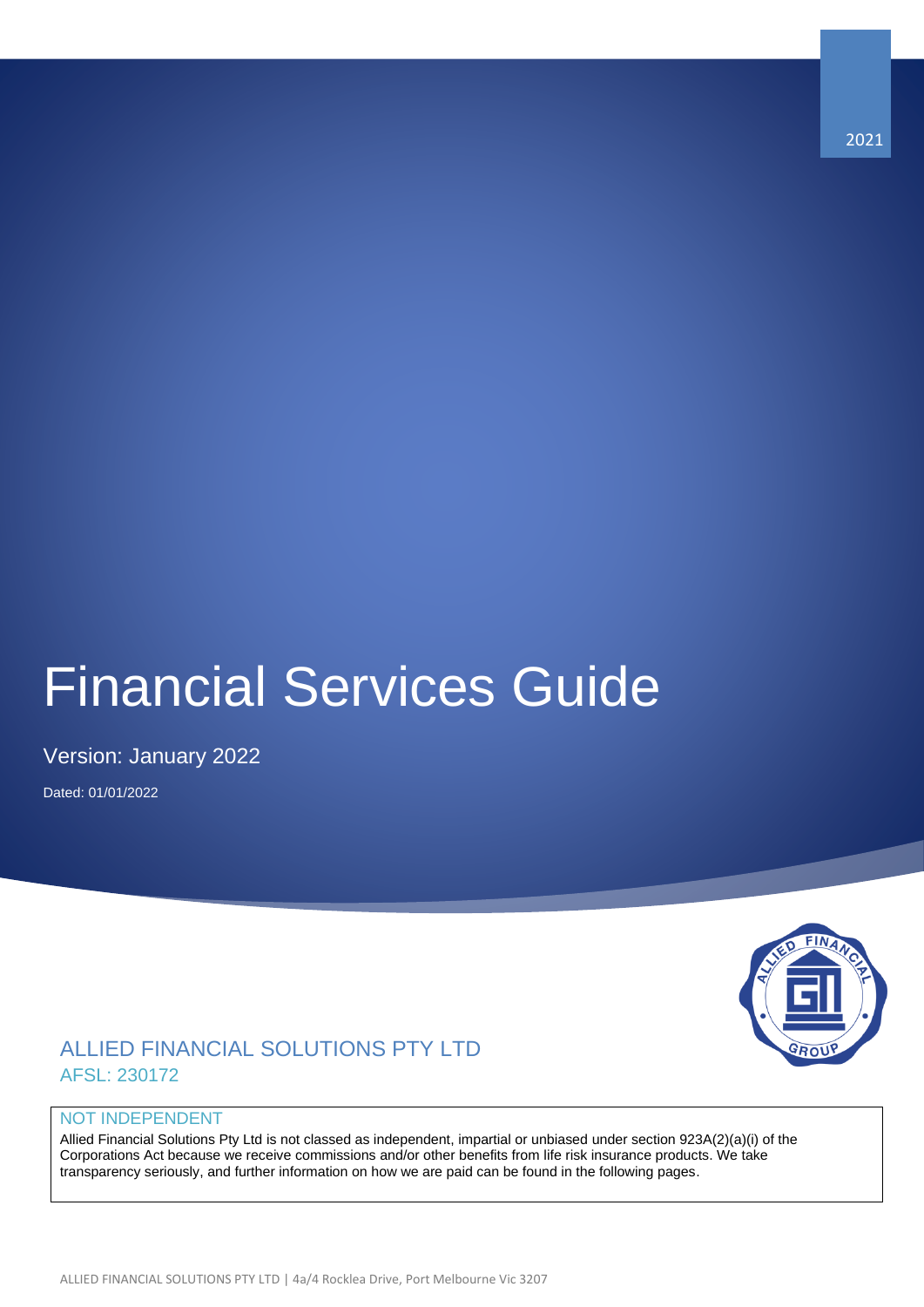

#### **The purpose of this guide**

This guide is designed to assist you in understanding how we can help you achieve your financial and lifestyle goals by explaining:

- The advice and services we can provide to you either directly or in association with other professionals,
- Our fees and charges.
- The influences and arrangements that you need to consider when assessing our recommendations, and
- How best to raise any issues you may have with our advice or services.

This is a very important document and we recommend that you read it carefully. If you need further explanation or you are unsure about any part of this guide we encourage you to ask us any questions you may have.

#### **Who we are**

Allied Financial Solutions Pty Ltd (Allied) holds a Financial Services Licence for financial planning services.

Allied conducts its business via an advisory network. Each adviser is authorised under Allied's Financial Services Licence and is therefore responsible for any advisory services provided by any of its authorised representatives (advisers). Adviser details are provided in this document under 'Adviser Profiles'.Allied is independently owned and has no associations or relationships that can influence the outcome of advice provided by its advisory network.

If you would like more information on who Allied is, you can write to us at 4a/4 Rocklea Drive, Port Melbourne VIC 3207 or phone us on 03) 7019 3111.

#### **What we do**

Allied Financial Solutions Pty Ltd is an advice business that believes that Australians need, and would significantly benefit from, receiving professional financial advice. Good advice can improve clients' retirement outcomes, help them protect their lifestyles and help them grow and secure their wealth.

Our corporate reputation, our values and our belief in the value of advice is central to how we do business.

Authorised representatives of Allied Financial Solutions Pty Ltd can provide you with financial advice and assist on a range of investments, personal, corporate and self-managed superannuation, personal risk insurances, key person insurances and shares. Specific information about your adviser, their experience and specialisations are provided in the section of this document titled 'Adviser Profiles'. Authorised Representatives of Allied Financial Solutions Pty Ltd are required to act in your best interest at all times.

We will conduct a review of your current situation to ascertain if scaled or comprehensive advice is required.

If an Authorised Representative of Allied Financial Solutions Pty Ltd cannot provide advice to meet your needs and objectives they will refer you to another Allied Financial Solutions Pty Ltd authorised representative or professional to provide advice and service.

#### **We can act on your instructions**

After you engage your adviser they can act on your instructions whether you provide them by telephone, email, fax or other means of communications. We will confirm and document instructions to place, amend or cancel investments or insurance in an Execution/Instruction document. Should you prefer us to communicate with you via email please understand that you are responsible for monitoring the email account nominated for this purpose. We'll treat any communication to us from this address as instructions from you and we'll continue to use this account until you tell us otherwise.

#### **We maintain information about you**

In order to continue to provide you with advice that is appropriate for your needs and suitable for your circumstances we will retain information about you including your financial and lifestyle objectives and your current financial situation. We are also legally required to store this information and records of any advice and services we provide to you. Generally, this information is used to provide you with appropriate advice and services, and suitable recommendations. We are committed to maintaining the security, currency and confidentiality of your information and we will only release it to other parties with your consent or as required by law. You can choose not to provide us with the information we require but, if you do so, we may not be able to provide you with the advice or services you need. You have a general right to examine our records. If you want to see what personal information we hold about you please let us know and we will make arrangements for you to do so. If we can't provide you with access to our records we will let you know the reasons why.

#### **Important documents you can expect to receive**

When we provide you with personal advice, you will normally receive a Statement of Advice (SoA). Your SoA will include important information regarding the basis of the advice, details of the fees that apply to the recommended products and details of remuneration paid (if any) in relation to the advice. If we provide you with further advice, another SoA may not be required. Where another SoA is not required, we may provide you with a Record of Advice (RoA). You can ask for a copy of these at any time from your financial planner or by contacting us using the details in this guide.

If we recommend a new financial product we will also provide you with the relevant product disclosure statement (PDS). The PDS contains information about the particular product including details of features and benefits and the fees and charges. It will assist you in making an informed decision about the product.

If you enter into an ongoing fee arrangement we will provide you with an Annual Fee Disclosure Statement which will outline the fees paid and services you were entitled to and received in the preceding 12 months.

#### **Approved Products List**

Only products that have been examined by our experienced research team are placed on our Approved Products List. Your adviser is only authorised to recommend products on this Approved Product List. They will only recommend a product after considering its suitability in relation to your individual objectives financial situation & needs.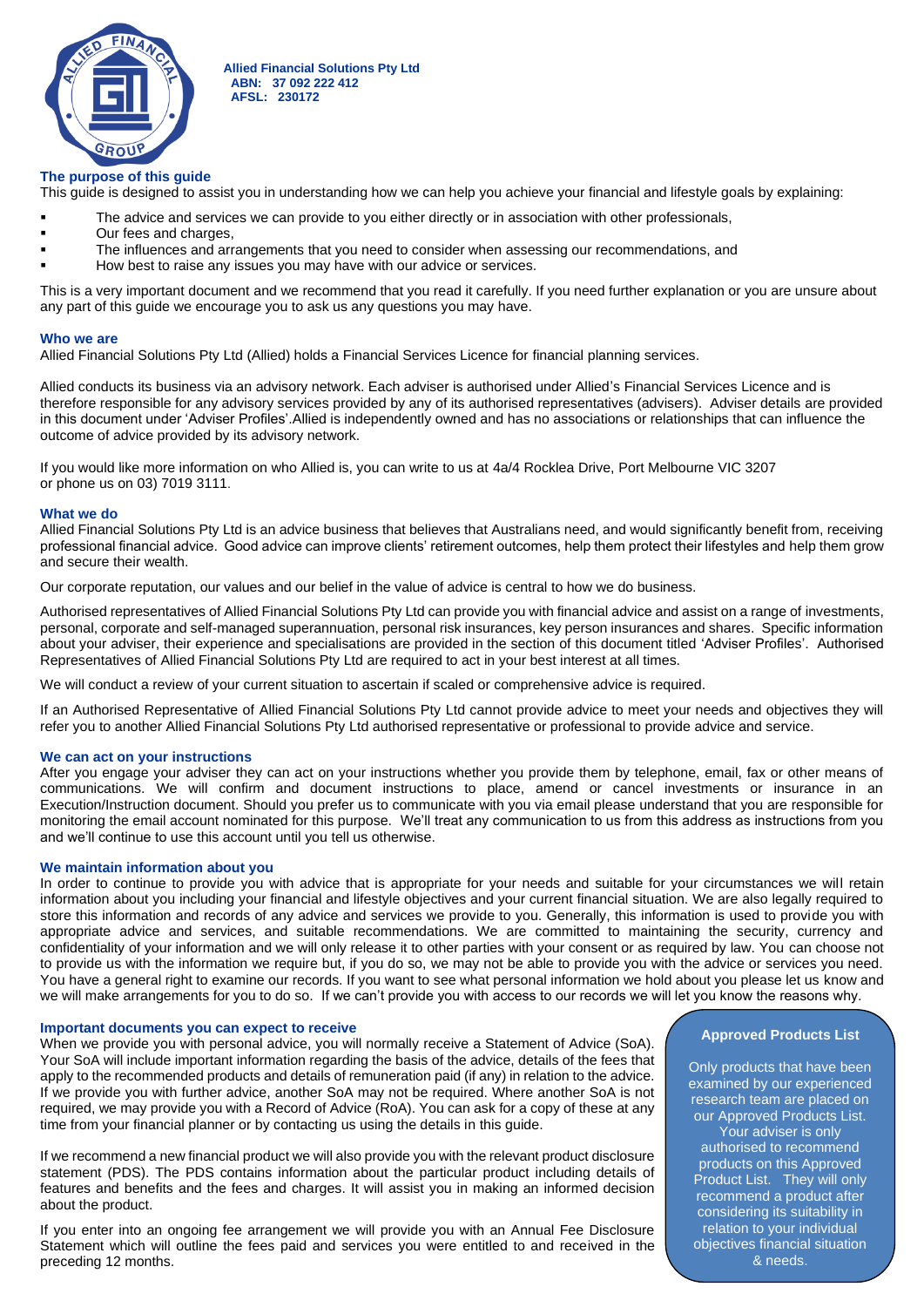

#### **How you pay for our services**

Operating a financial services business involves substantial costs. Fees and commission assist us to afford the infrastructure, personnel and systems required to provide you the professional services our clients have come to expect. In many cases you are able to negotiate how you pay for the professional services we provide to you. You may choose to pay our fees directly or have our professional costs paid to us by the product provider or from the products we've recommended to you. Our advisers may receive a salary, fees, commission payments and may also be eligible for an annual performance payment for meeting service and sales targets. Where it is necessary to refer you to another specialist we may also receive a referral payment from them. If you are referred to Allied by a third party we may pay a referral fee, commission or a non-monetary benefit as a consequence of products or services you purchase.

The remuneration we receive will be clearly disclosed in the advice documents we provide to you and we may receive stamping fees for some IPO placements. Where an exact amount of remuneration, benefits can't be ascertained the method of calculating the remuneration will be disclosed at the time the advice is provided or as soon as practicable after that time.

An example of fees that we may charge:

Hourly Rate: \$220 (inclusive of GST) Advice fees: Range from \$550 - \$4,500 (inclusive of GST) and/or 0.5% funds under advice Implementation fees: Range from \$0 - \$2,200 (inclusive of GST) Review fees: Range from \$0 - \$1,100 (inclusive of GST)

Commissions, which are paid from the product costs, vary according to the nature of the specific financial product. Our advisers can receive a portion or all of fees and commissions received from the product provider. They also may pay Allied Financial Solutions Pty Ltd a fee for our services. For example

**Product Adviser Fee Range** Life Insurance products including Risk Insurance Up front 0% to 66% (inc GST) of the premium paid. On going 0% to 22% (inc GST) of the premium paid. Superannuation and Investment products Up front 0% to 5% of the amount or contribution invested. On going 0% to 3% of the amount or contribution invested

#### **Privacy Statement**

As professional advisers, we are committed to ensuring the confidentiality and security of your personal information. Our Privacy Policy, which details how your personal information is managed and protected, is available on our website at [www.alliedfingroup.com.](http://www.millennium3.com.au/) If you don't have access to the internet, please ask us for a copy.

As a professional financial services business, we are committed to acting efficiently, honestly and fairly. We value your support and appreciate any feedback that will help us to meet your expectations and needs. If at any time should you have any questions or concerns about our advice or our service we encourage you to contact us directly and we will try to resolve the issue immediately.

#### **If you have a complaint**

If your adviser can't respond to your feedback or effectively resolve your issues within three (3) business days – or if you don't feel comfortable talking with them about your issues - you should contact Allied Financial Solutions Pty Ltd directly.

If Allied Financial Solutions Pty Ltd doesn't provide you with a satisfactory response within 45 days, you have the right to refer your concerns to the Australian Financial Complaints Authority ("AFCA"). AFCA is a free and independent dispute resolution service that deals with complaints about financial services including banking, credit, loans, general insurance, life insurance, financial planning, investments, stock broking, managed funds and pooled superannuation trusts. ASIC encourages the handling of disputes before contacting AFCA.

AFCA can be contacted at GPO Box 3, Melbourne Vic 3001, by phone on 1800 931 678, or emai[l info@afca.org.au](mailto:info@afca.org.au).

The Australian Securities and Investment Commission (ASIC) also has a Freecall Infoline on 1300 300 630 which you may use to make a complaint and obtain more information about your rights.

#### **Compensation Arrangements**

The law requires Allied Financial Solutions Pty Ltd to maintain a level of Professional Indemnity Insurance appropriate for the size, scale and complexity of it's operations. Allied Financial Solutions Pty Ltd's insurance covers claims made against Allied Financial Solutions Pty Ltd and both its current authorised representatives and former authorised representatives. Our policy is reviewed annually to ensure it complies with s912B and Regulatory Guide 126 Compensation and insurance arrangements for AFS licensees.

#### **Contact us**

| Office: | Unit 4/4A Rocklea Drive, Port Melbourne VIC 3207 |
|---------|--------------------------------------------------|
| Mail:   | PO Box 5136, Garden City VIC 3207                |
| Phone:  | 03 7019 3111                                     |
| Fax:    | 03 7019 3175                                     |
| Email:  | admin@alliedfingroup.com                         |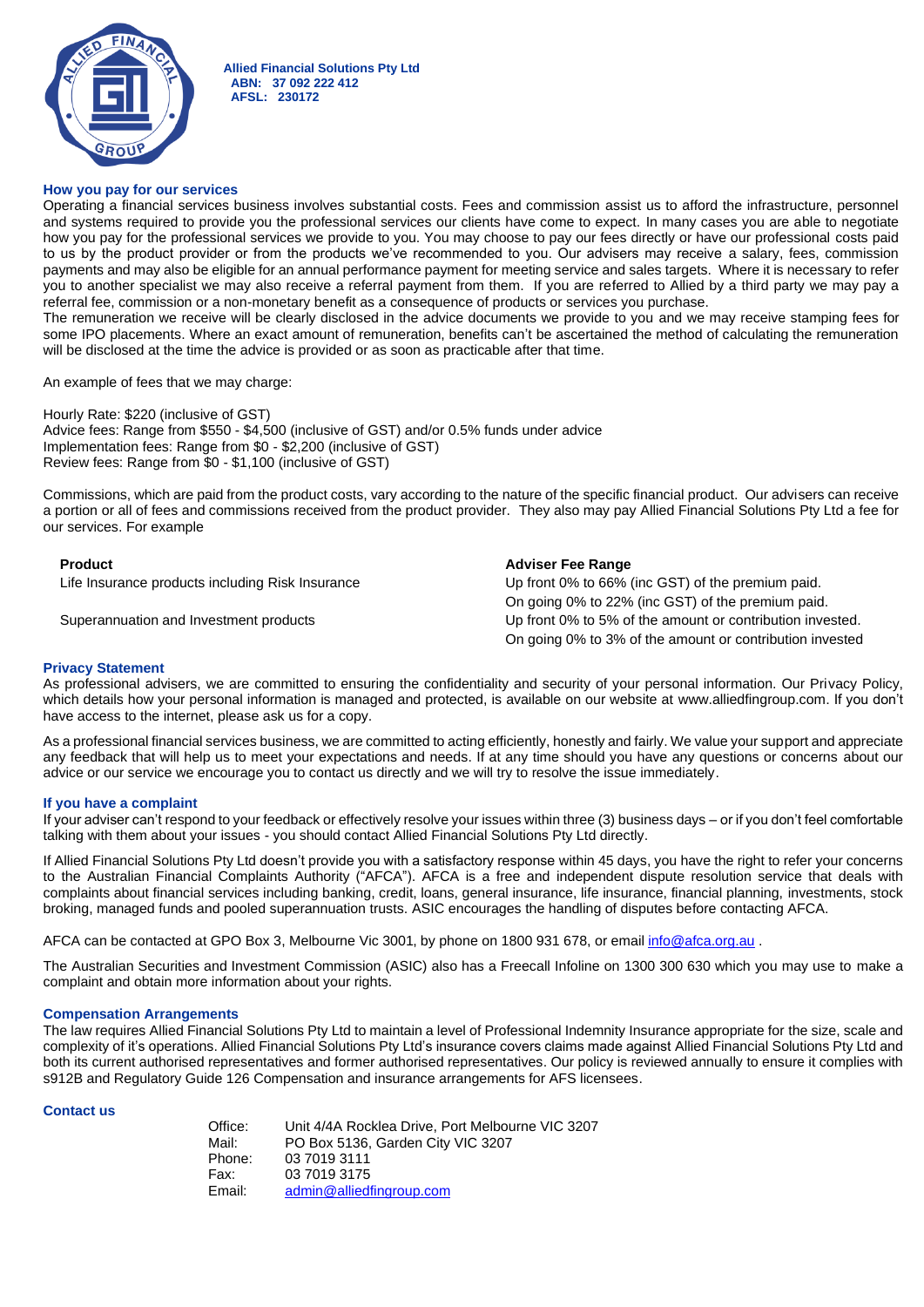

#### **Adviser Profiles**

| Name:  | Kenneth Henning | Authorised Representative Number 1238674 | Authorised Representative of              |
|--------|-----------------|------------------------------------------|-------------------------------------------|
|        |                 |                                          | <b>Allied Financial Solutions Pty Ltd</b> |
| Phone: | 03 7019 3111    |                                          | AFSL 230172                               |

4A, 4 Rocklea Drive Port Melbourne, VIC 3207

admin@alliedfingroup.com

03 7019 3111

Email: ken@alliedfingroup.com

#### Qualifications

- Diploma Financial Planning
- Certified Financial Planner
- ADA 2

#### **Experience**

Ken has been involved in the financial planning and life insurance industry since 1985 and is the director of Allied Financial Solutions Pty Ltd, his skills are particularly appropriate for clients seeking professional advice in the areas of retirement planning, Centrelink, investments, superannuation and risk management.

Ken is authorised to provide service and advice in the following product areas:

- Government Debentures, Stocks or Bonds
- **Life Products** 
	- o Investment Life Insurance Products
	- o Life Risk Insurance Products
	- Managed Investment Schemes
	- o Managed Investment Schemes, excluding IDPS
- Retirement Savings Account Products
- **Securities**
- Superannuation All
- **Margin Lending** 
	- o Standard Margin Lending Facility

| Name:             | Thomas Atkinson<br>Pi Squared Pty Ltd | Authorised Representative Number 463063<br>Corporate Authorised Representative Number 1266217 | Authorised Representative of<br>Allied Financial Solutions Pty Ltd<br>AFSL 230172 |
|-------------------|---------------------------------------|-----------------------------------------------------------------------------------------------|-----------------------------------------------------------------------------------|
| Phone:<br>Mobile: | 03 7019 3111<br>0432 150 238          |                                                                                               | 4A, 4 Rocklea Drive<br>Port Melbourne, VIC 3207                                   |
| Email:            | tom@alliedfingroup.com                |                                                                                               | 03 7019 3111<br>admin@alliedfingroup.com                                          |

### **Qualifications**

- Grad Dip FP
- ADA 2

#### **Experience**

Thomas Atkinson is an investment advisor who specialises in Global and domestic markets, as well as bonds and indices. He holds an Authorised Derivatives Advisor accreditation (ADA 2) with multiple ASIC regulated RG-146 certificates. Thomas has a designation of Certified Financial Technician (CFTe), awarded by The International Federation of Technical Analysts and also holds a Graduate Diploma in financial planning. He uses his multifaceted accreditations to create customized strategies that deliver wide ranging diversification for our clients.

Thomas is authorised to provide service and advice in the following product areas:

- Government Debentures, Stocks or Bonds
- **Life Products** 
	- o Investment Life Insurance Products
	- o Life Risk Insurance Products
- Managed Investment Schemes
	- o Managed Investment Schemes, excluding IDPS
- Retirement Savings Account Products
- **Securities**
- Superannuation All

Thomas conducts his business through Pi Squared Pty Ltd, ABN 59 614 889 315